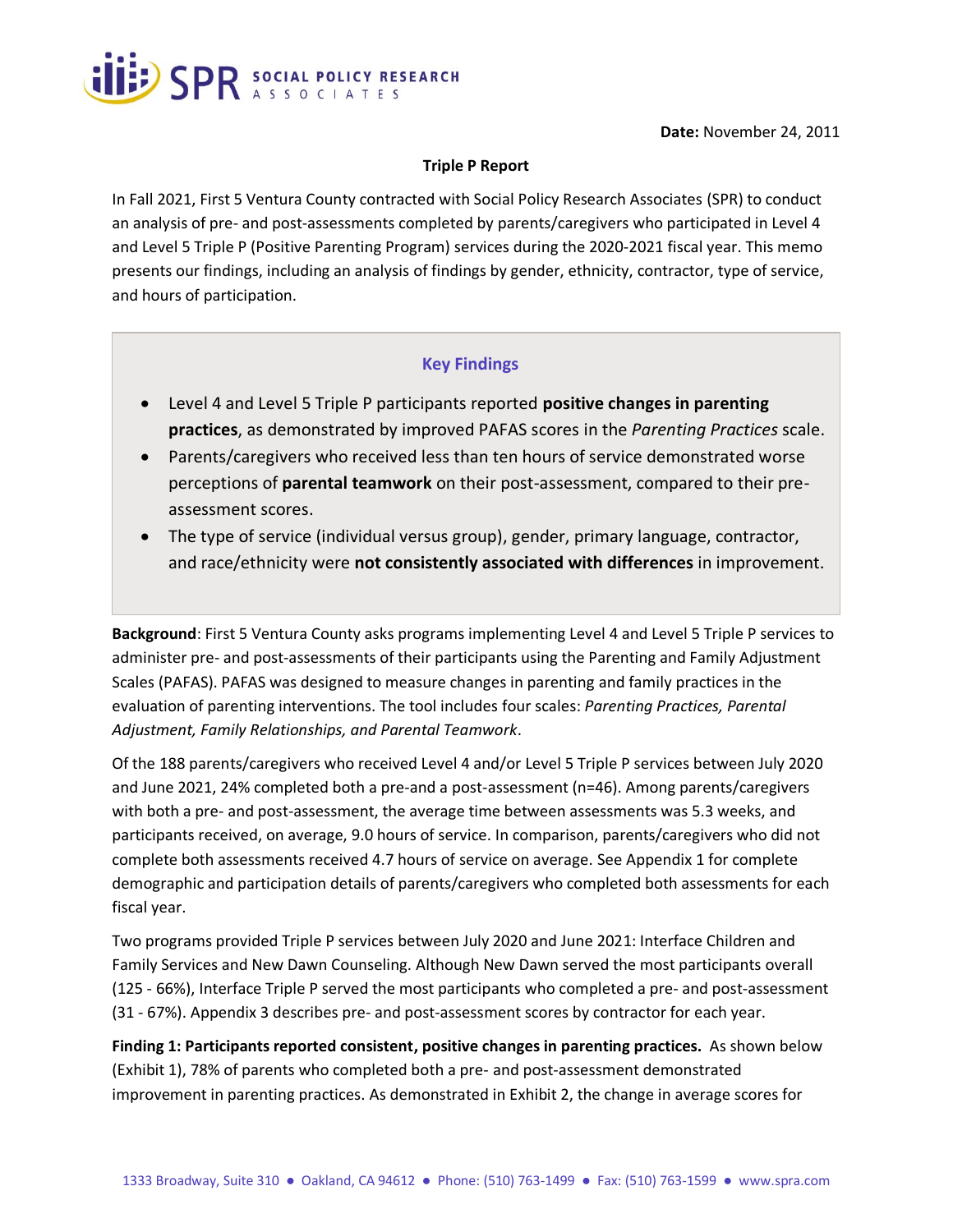*Parenting Practices* was statistically significant. (Somewhat counterintuitively, lower scores on the PAFAS scales demonstrate stronger practices and relationships). 1 Scores for the *Parental Adjustment* scale also decreased for 52% of parents, demonstrating an improvement in this area, but the change was not statistically significant, nor was the average increase in scores in the *Parental Teamwork* scale.



#### **Exhibit 1: Most parents (84%) Demonstrated Growth in Parenting Practices**

#### **Exhibit 2: Average Score Changes Demonstrated Growth in Parenting Practices** *(Decrease in Score between Pre- and Post-Assessment Represents Growth)*



*\*Statistically significant decrease in scores from pre- to post-assessments (p<0.01).*

 $1$  Scale items are scored on a Likert scale from 0 to 3. After reverse scoring items as indicated in the PAFAS scoring key, we summed the Total Score for each scale. Because the number of items in each scale was not uniform, the possible range of Total Scores varied across the four scales. For example, *Parental Adjustment* has a possible range from 0 to 15 and *Parental Teamwork* has a possible range from 0 to 9. The graph is scaled to reflect the number of question in each scale.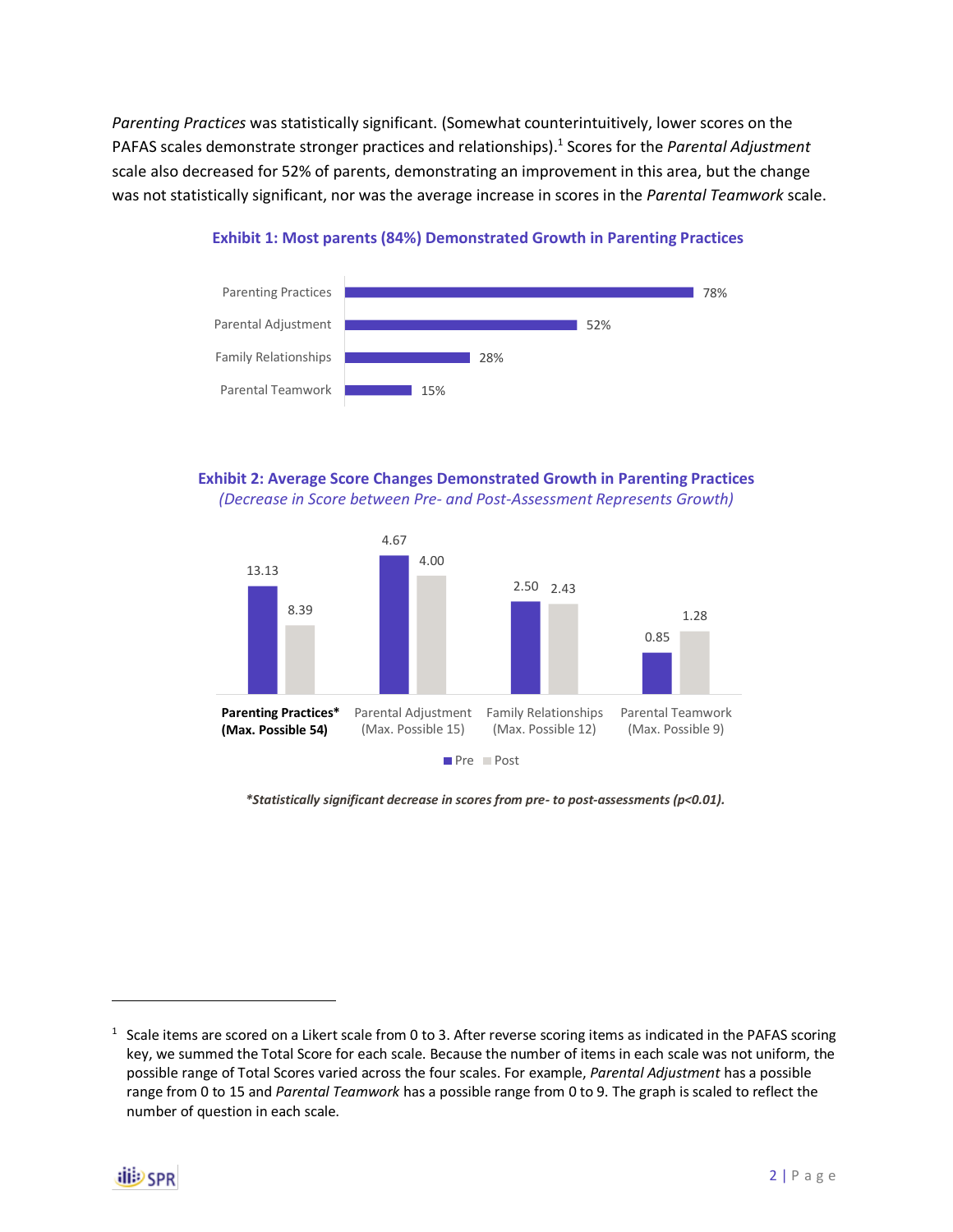**Finding 2: Parents/Caregivers who received less than ten hours of Triple P services demonstrated lower perceptions of parental teamwork on their post-assessment than their pre-assessment.**  Parents/caregivers who received less than ten hours of service scored, on average, higher in the *Parental Teamwork* scale on their post-assessment, demonstrating that their perception of parental teamwork worsened between pre- and post-assessments. The difference in how much the scores on the *Parental Teamwork* scale changed for parents who received at least ten hours of service versus those who received less was statistically significant. There were no other statistically significant differences in growth between pre- and post-assessments in the other scales (*Parenting Practices*, *Parental Adjustment*, and *Family Relationships*) for parents/caregivers who received at least ten hours of services compared to those who received less.



#### **Exhibit 4. Growth between Pre- and Post-Assessments by Hours of Service** *(Decrease in Score between Pre- and Post-Assessment Represents Growth)*

*\*Difference in improvement between pre- and post-assessments is statistically significant (p<0.05).*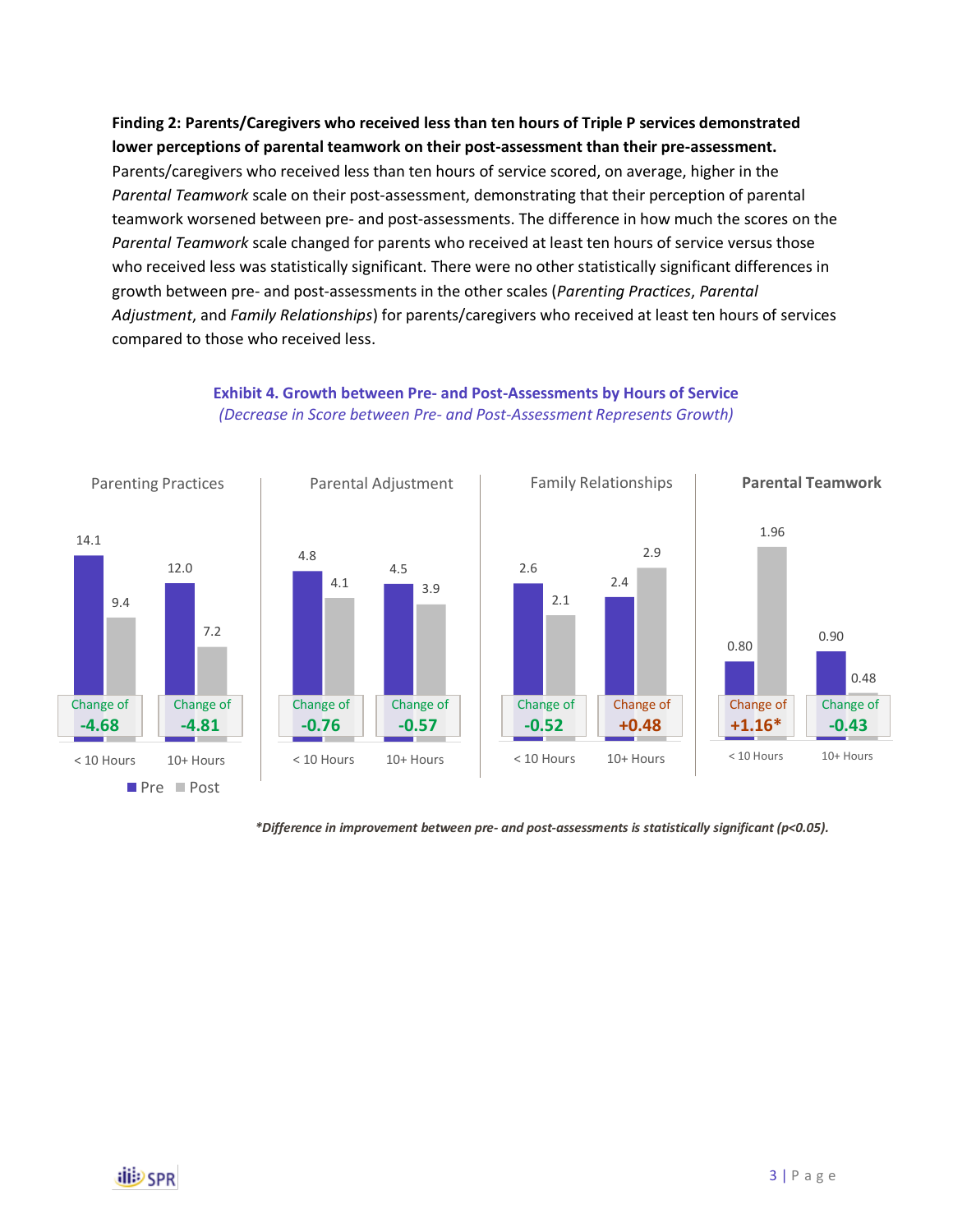**Finding 3: There were no observable differences in growth between pre- and post-assessments for parents/caregivers who received individual services versus those who only participated in group services.** Among participants who completed both a pre- and post-assessment, 35 (76%) participated only in Level 4 Group Services and 12 (26%) received Level 4 and 5 Individual Services. One parent/caregiver participated in both group and individual services. The small sample size may make it difficult to assess differences in growth between the two groups.



### **Exhibit 3. Growth between Pre- and Post-Assessments by Type of Service** *(Decrease in Score between Pre- and Post-Assessment Represents Growth)*

# **Finding 4: Gender, primary language, contractor, and race/ethnicity were not consistently associated with differences in growth between pre- and post-assessments.** Neither a participant's gender,

race/ethnicity, nor primary language was associated with higher or lower changes in scores across any of the scales. Participants with both contractors demonstrated similar growth patterns between pre- and post-assessments.

# *Conclusion*

Participants' PAFAS scores suggest improved *parenting practices* over the course of their participation in Triple P Level 4 and 5 programming. Notably, the sample size in this analysis was relatively small (n=46), limiting our ability to detect statistically significant growth in scale scores and differences in growth between subgroups. Despite these limitations, the analysis demonstrated that there were some differences in growth for families who received at least ten hours of services (compared to those who received less).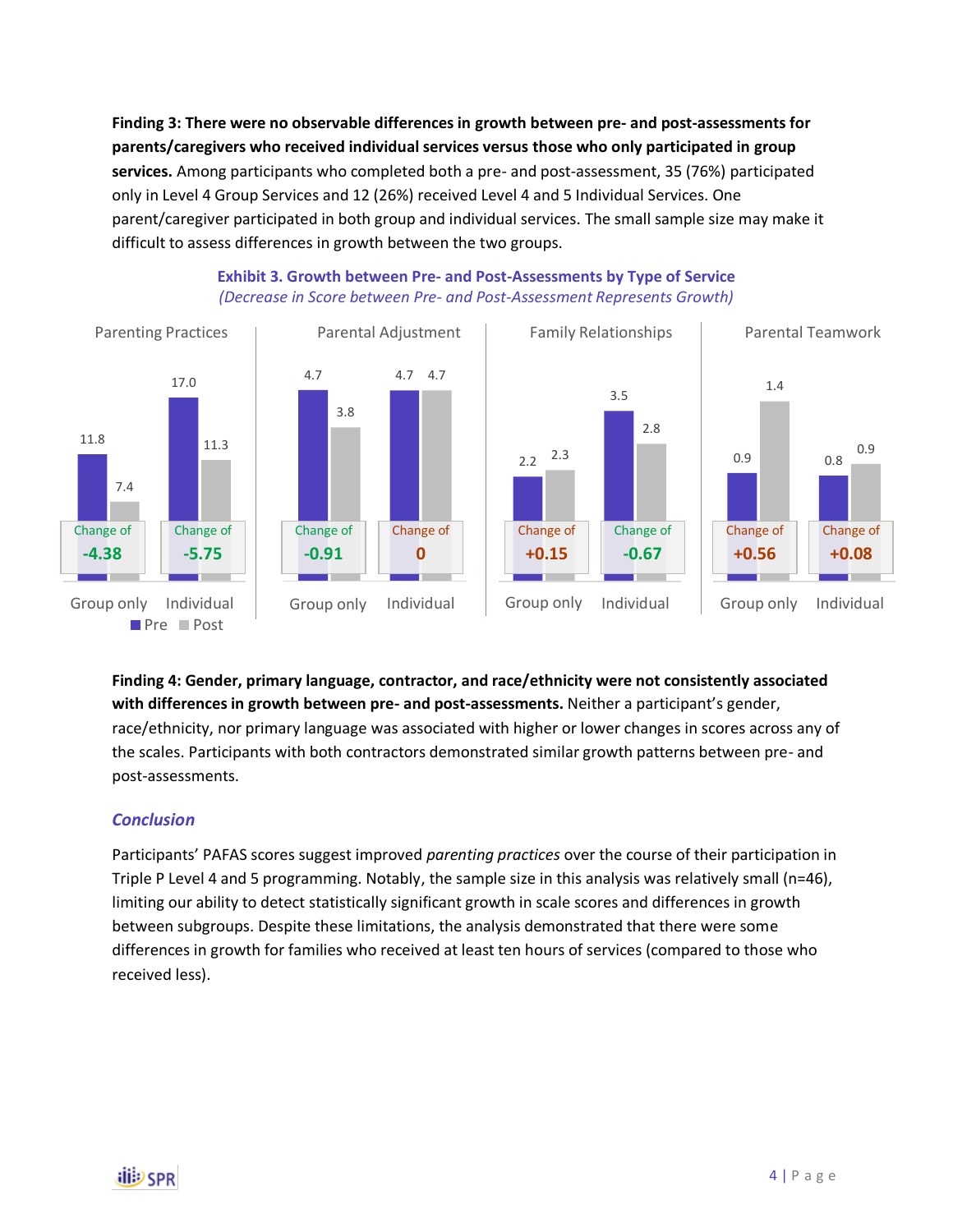# *Appendix 1-Participation and Demographics of Parents/Caregivers Completing Pre- and Post-Assessments*

In **FY20-21**, 24% of the 188 parents/caregivers who received Level 4 and/or Level 5 Triple P services completed both a pre- and a post-assessment (n=46). Demographic and participation information for these parents/caergivers is displayed below.



### **Type of Triple P Level 4/5 Service Hours of Triple P Level 4/5 Service**





### **Race/Ethnicity**



# **Zip Code of Residence\***